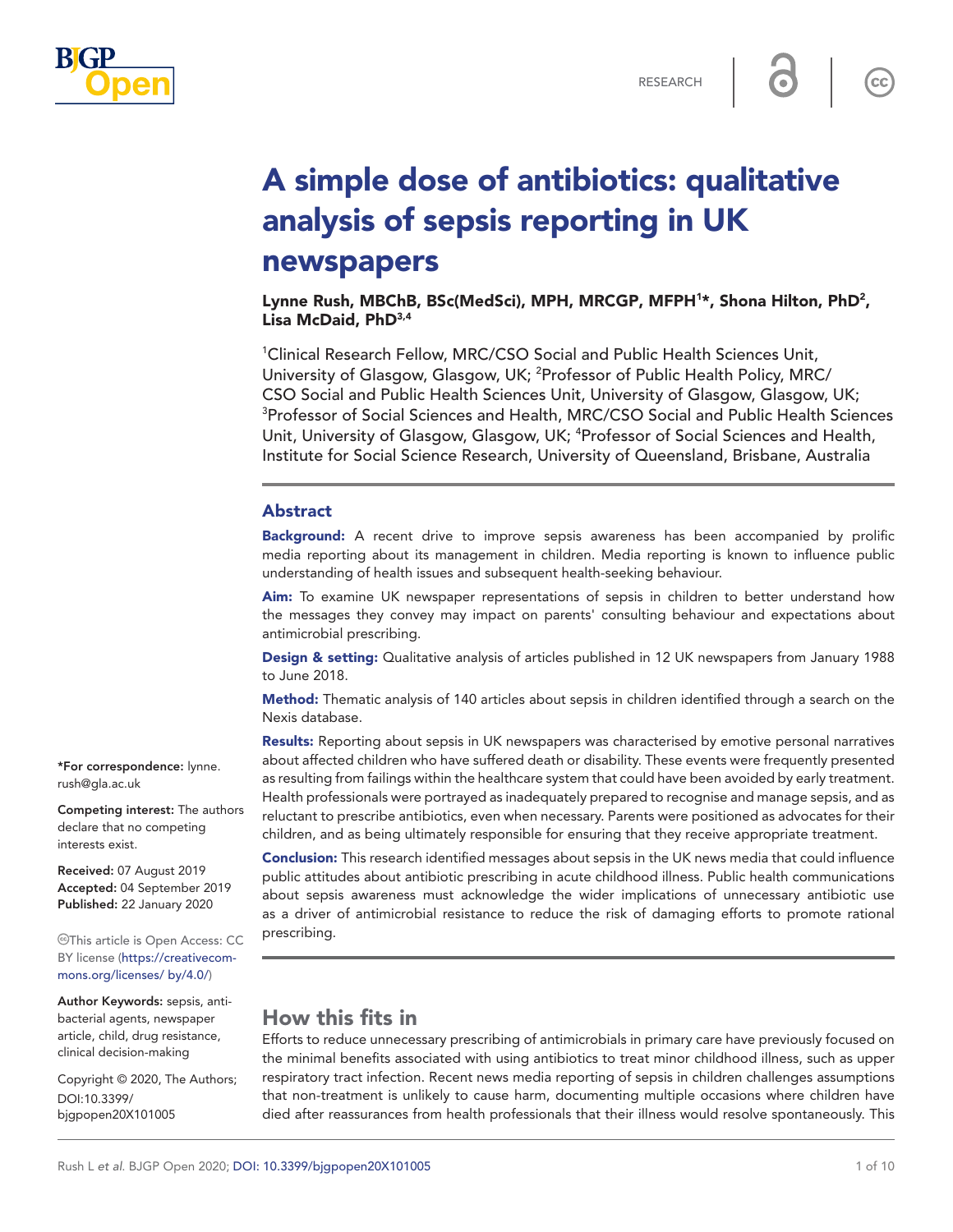represents a shift in messaging about antibiotic requirements that may impact on expectations about prescribing, with implications for antimicrobial stewardship strategies.

# Introduction

A recent drive to improve early recognition and management of sepsis has been accompanied by a recommendation from the National Institute for Health and Care Excellence (NICE) that encourages health professionals to consider sepsis in any patient presenting with symptoms of infection.*[1](#page-8-0)* The public have also been urged to have a low threshold for suspecting sepsis and to be prepared to challenge opinions of health professionals if necessary, centred around the campaign slogan *'Just ask — could it be sepsis?'* in order to ensure that potentially lifesaving treatment is initiated, with a progressive increase in mortality reported for every hour that antibiotics are delayed.*[2–4](#page-8-1)* While increased awareness is essential to improve outcomes, there are practical considerations about how this guidance may be enacted in a primary care setting, where most antibiotics are prescribed.*[5](#page-8-2)* Avoidance of unnecessary antibiotic use is central to strategies to reduce spread of antibiotic resistant infections, which have been predicted to cause 10 million deaths annually by 2050.*[6,7](#page-8-3)*

Initiatives to promote better awareness of sepsis have been accompanied by prolific media reporting about individuals who have died or experienced serious disability, often as a result of misdiagnosis. Although the vast majority of sepsis cases occur in adults, a previous quantitative analysis study by the present authors demonstrated that 46% of articles published in 12 UK newspapers between January 1988 and June 2018 that contained references to individuals who had been affected were about infants or children.*[8](#page-8-4)* Particularly prominent was the case of 1-year-old William Mead, who died of sepsis associated with an untreated streptococcal infection. An enquiry by NHS England concluded that pressure on GPs to avoid prescribing antibiotics may have contributed to his death.*[9](#page-8-5) The Daily Mail* subsequently launched a campaign entitled *'End the Sepsis Scandal'*, supported by Mead's mother and The Sepsis Trust. Following Mead's death, a plethora of articles appeared in this paper and others about children who had died in similar circumstances.

Personal narrative stories involving children are of interest for several reasons. First, presentation of health issues as posing a particular risk to young children has been identified as a 'fright factor' that increases audience concern.*[10](#page-8-6)* Second, clinical factors associated with assessing children in primary care make them an important population where avoidable prescribing may occur; respiratory tract infections are the most frequently encountered presentation in primary care among children under 5 years of age and the most common indication for antibiotics.*[3](#page-8-7)* Decisions about antibiotic prescribing are often complex and influenced by non-clinical factors, including clinician perception of parental expectations.*[4](#page-8-8)* Furthermore, NICE guidance on sepsis acknowledges that assessing young children is potentially difficult due to age-related differences in physiological parameters that form an important part of clinical assessment, interpretation of which may be more challenging for GPs without specialist paediatric experience.*[1](#page-8-0)*

Media reporting of health issues has been demonstrated to impact on health behaviour, for example, in relation to uptake of immunisation and screening programmes.*[11,12](#page-8-9)* Furthermore, audiences may overestimate the risk of rare events in response to the volume of media coverage received.*[13](#page-9-0)* Media reporting about sepsis in children thus has the potential to impact on primary care attendance and expectations about antibiotic prescribing.

The aims of this article were: to use a thematic analysis of a subset of articles about sepsis from the present authors' previous quantitative analysis*[8](#page-8-4)* containing narratives about affected children to identify messages presented by UK newspapers about recognition and management of sepsis in children; and to hypothesise about what this might mean for parental health-seeking behaviour and attitudes to antibiotic use.

# Method

The search process used to identify articles about sepsis included in the present authors' previous quantitative analysis has been described elsewhere*[8](#page-8-4)* and is summarised in *[Figure 1](#page-2-0)*; the authors searched the Nexis database, applying no date restrictions, for articles containing three or more mentions of 'sepsis', 'septicaemia', or 'blood poisoning' within 12 national UK newspapers reflecting diverse readership in terms of age, social class, and political alignment.*[8,14](#page-8-4)* One-third (34%) of the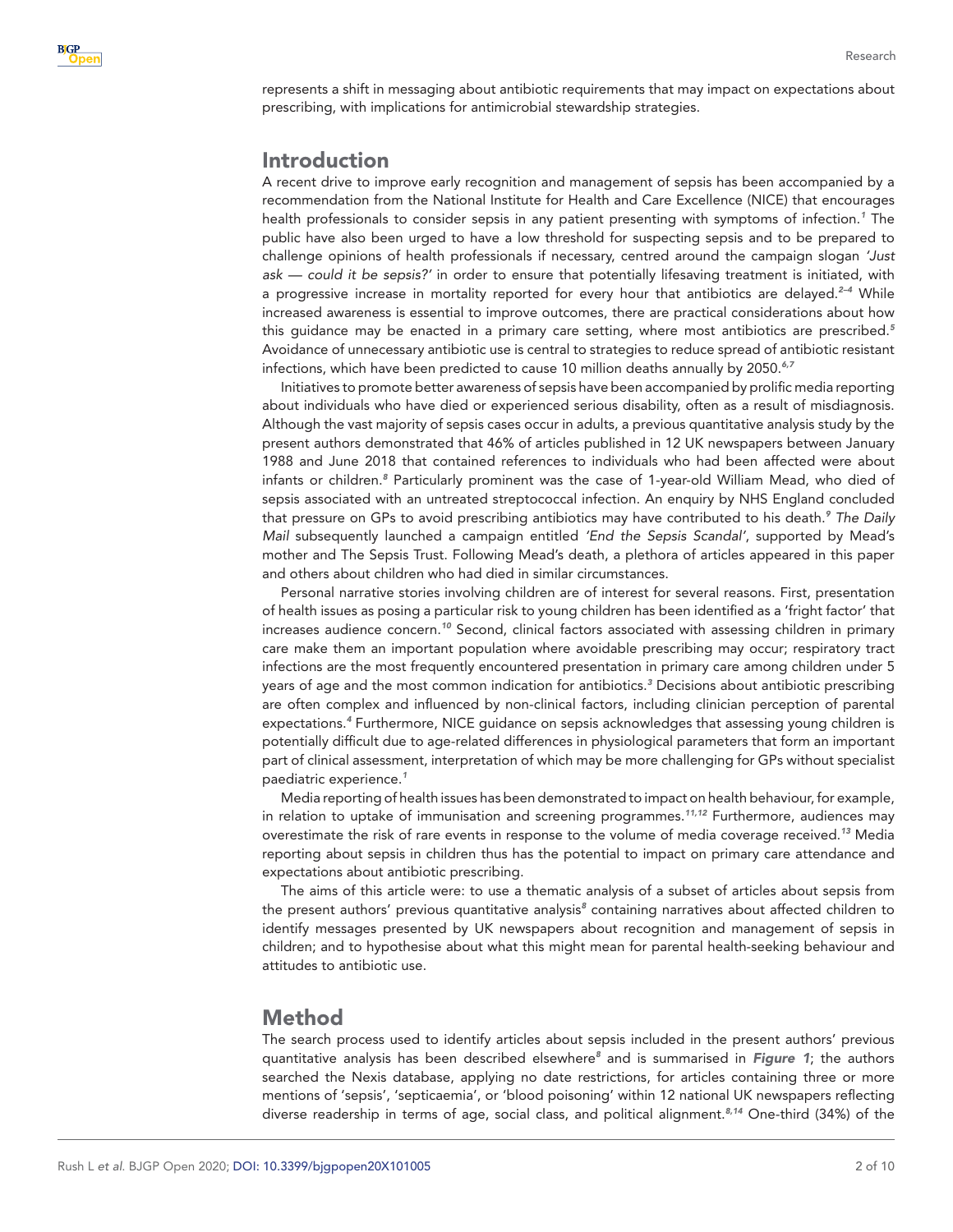



<span id="page-2-0"></span>Figure 1 PRISMA diagram of study inclusion

articles in this sample identified children (defined as aged 0–16 years) who had been affected by sepsis, and these were imported into the qualitative analysis software package (NVivo version 12.0).

To code the content of these 140 articles, the authors used a thematic analysis approach, as described by Braun and Clarke.*[15](#page-9-1)* One author generated initial codes, informed by the findings of the quantitative analysis and by novel themes identified from close reading of the articles. Two further authors independently coded a random subsample of 10 articles. The suitability of the draft coding frame, including duplications or omissions, was discussed by all three reviewers and was subsequently revised and refined, with the final version consisting of five overarching themes: sepsis; victims; the healthcare system; families; and antibiotics (see Supplementary Box 1). All articles were then re-coded using the revised coding frame to ensure consistency. Analysis of the coded content is presented alongside typical quotations.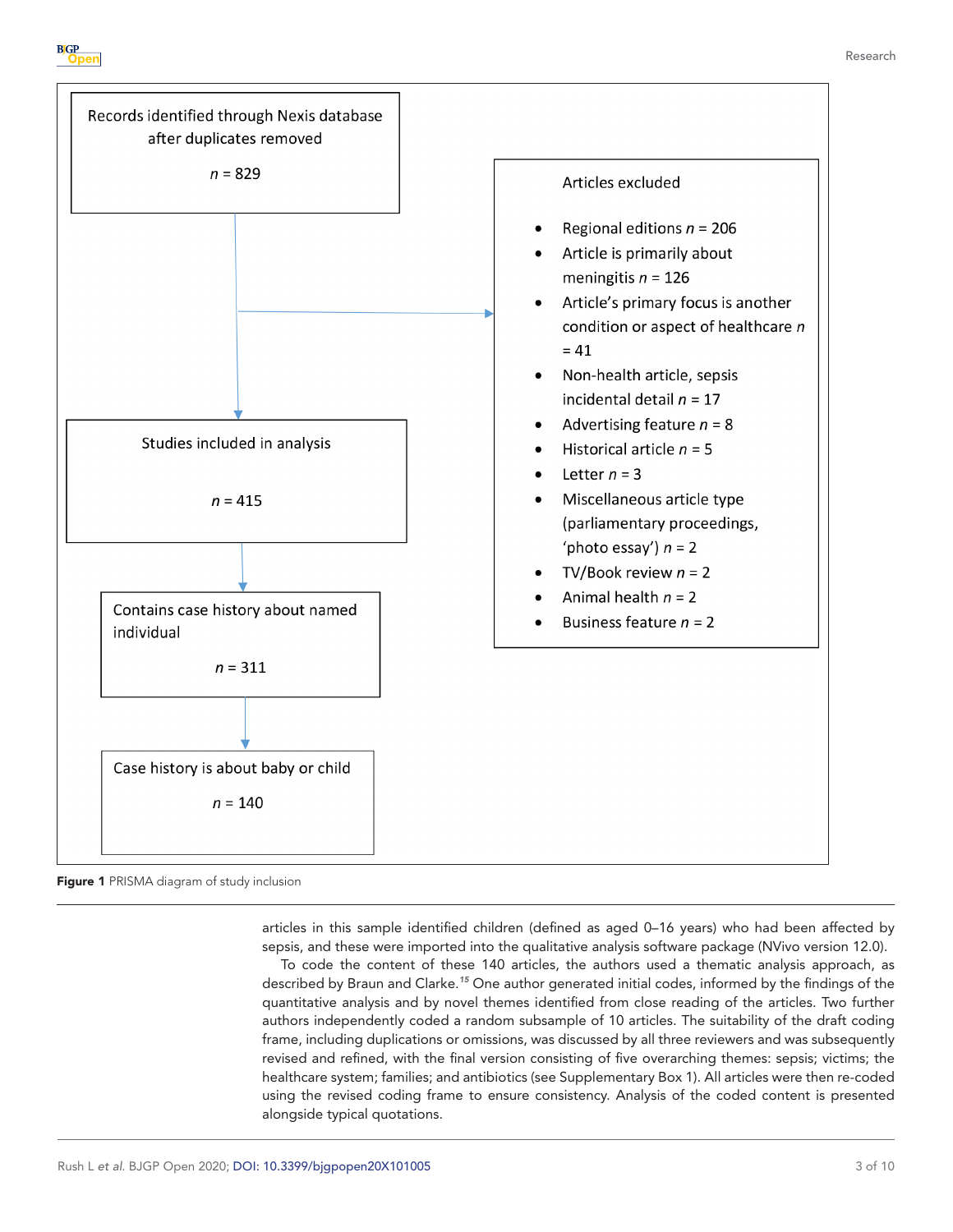<span id="page-3-0"></span>Table 1 Summary of articles in sample

| Title                            | Articles, n<br>(%) |
|----------------------------------|--------------------|
| <b>Broadsheet</b>                |                    |
| Guardian or Observer             | 11(8)              |
| Telegraph or Sunday Telegraph    | 8 (6)              |
| Middle market                    |                    |
| Daily Mail or Mail on Sunday     | 97 (70)            |
| <b>Express or Sunday Express</b> | 6 (4)              |
| <b>Tabloid</b>                   |                    |
| Mirror or Sunday Mirror          | 9(6)               |
| The Sun or News of the World     | 9 (6)              |

## Results

In the 140 articles analysed, 52 different babies or children affected by sepsis were named, 38 of whom died. Some cases, in particular the deaths of Samuel Morrish and William Mead, were particularly prominent and were used repeatedly to illustrate health service failings, even in articles that were primarily about other children. The distribution of articles across newspaper titles is shown in *[Table 1](#page-3-0)*. The earliest article about sepsis in children identified on the Nexis database was published in February 1995.

## Sepsis: the silent killer

Sepsis was presented as a condition that is silent, fast, and common. Frequent references to sepsis as *'the silent killer'* conveyed the often apparently

trivial nature of initial symptoms including *'simple sniffles'*, *'common colds'*, and *'tummy upsets'* that in retrospect were harbingers of the terrible events to follow.

Warnings about the speed with which familiar childhood illnesses can render the sufferer moribund seemed intended to evoke dread; sepsis *'can develop rapidly following even the mildest of infections'* (*Daily Mail*, 9 Feb 2016), taking hold with *'devastating swiftness'* (*Daily Mail*, 14 June 2016) and *'terrifying speed'* (*Daily Mail*, 16 Feb 2018), leading to *'rapid death'* (*Express*, 9 Feb 2016) in children who had appeared no more than mildly unwell just hours before. One parent, mother of 3-year-old Morrish, described how it took the life of her child in *'what felt like an instant'* (*Daily Mail*, 14 Sep 2016).

Along with Mead's story, reporting of the enquiry into Morrish's death appeared to signal a paradigm shift in how sepsis was represented. According to his parents, his death in 2010 was initially presented to them as unavoidable: *'We were told that Sam had died of something rare, fast-acting, hard to spot and therefore very hard to treat*' (*Guardian*, 19 July 2016); however, a subsequent investigation by the Healthcare Ombudsman in 2014 concluded that his death would have been easily prevented with antibiotics and criticised the initial internal enquiry for failing to be open to this conclusion.*[16](#page-9-2)* Prior to this case, sepsis was framed in the media as a tragic but uncommon occurrence, worthy of attention precisely because of its nature as an exceptional event, as illustrated by the following quotes from parents who had lost children:

*'The doctors said this could happen in one in a million cases and unfortunately we were that one.*' (*Daily Mail*, 23 May 2006)

#### *'People need to know it's extremely serious but also extremely rare.*' (*Express*, 1 Jan 2010)

Following the enquiry into Morrish's death, sepsis was no longer framed as rare and unfortunate but as *'the leading cause of avoidable death in the UK'* (*Daily Mail*, 23 May 2017), claiming *'35 000 lives a year, including 1000 under-fives'* (*The Sun*, January 27 2016).

### Victims: needless deaths of little ones

Although many articles acknowledged that sepsis is indiscriminate and can affect anyone, children were identified as a group at increased risk:

*'It can strike previously healthy patients of all ages, but is most common in young children, pregnant women, the elderly and those with underlying illness.'* (*Daily Mail*, 3 March 2016)

Framing of children's deaths from sepsis as largely avoidable was a recurrent theme, declared via alarming and emotive headlines such as, '*Sepsis and the little ones who should never have died'* (*Daily Mail*, 15 March 2016).

This focus on avoidable deaths was reinforced by stakeholders within the health sector, notably The Sepsis Trust, whose opinions featured frequently. Bold statements were made about the potential for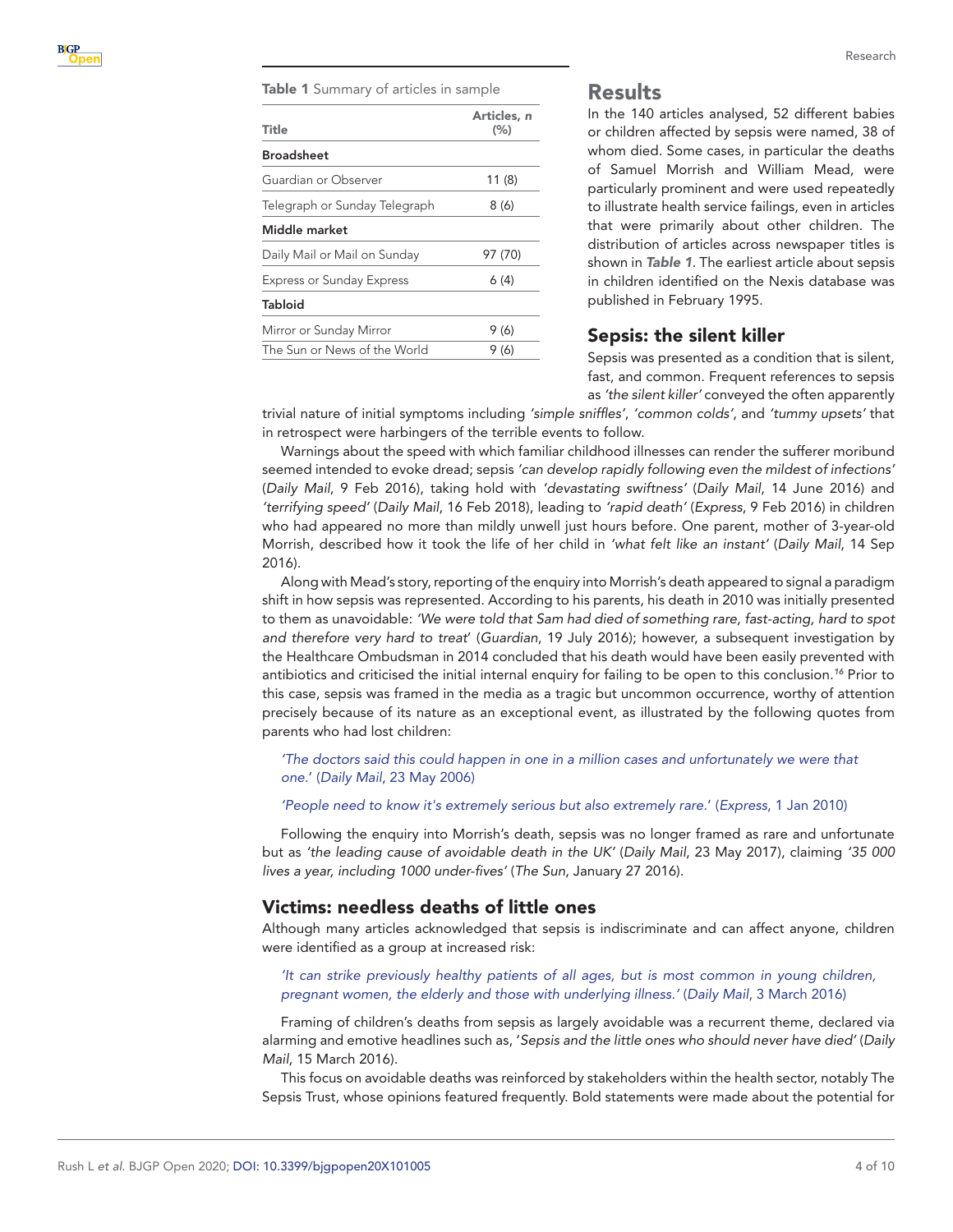awareness campaigns to improve outcomes, with a substantial proportion of recent deaths seemingly directly attributed to perceived delays by the UK Government:

*'In all, says The UK Sepsis Trust, 55 000 adults and children have died of sepsis (in the past 14 months) since Mr Hunt pledged to act, of whom at least 16 000 could still be alive today if loved ones had known what to look for.*' (*Daily Mail*, 15 March 2016)

## Healthcare system: shameful blunders

Descriptions of the health service's management of sepsis were almost universally critical. Morrish's death was described as the result of a *'catalogue of errors'* (*Telegraph*, 18 Dec 2017), while the multiple contacts that Mead had with health services preceding his death was referred to as '*a series of shameful blunders'* (*Daily Mail*, 26 Jan 2016). Numerous articles detailed similar instances of children sent home from primary care or Accident and Emergency (A&E) departments with misplaced reassurance. Frequently, these failings were attributed to inadequate knowledge and understanding:

*'… awareness* [of sepsis] *among medical professionals and the public is worryingly poor, delaying life-saving treatment.*' (*Daily Mail*, 3 May 2016)

Other articles blamed attitudinal factors; *'patronising'* doctors were described as giving *'cursory examinations'* (*Daily Mail*, 18 Aug 2017) and concerned parents dismissed as *'overprotective'* (*Daily Mail*, 27 Jan 2016) or *'paranoid'* (*Daily Mail*, 7 March 2018). For another child who underwent multiple amputations after developing sepsis as a complication of minor burns, staff were *'too arrogant'* to consider sepsis as a diagnosis, even after his mother raised it as a possibility (*Mail on Sunday*, 21 Aug 2016).

When adverse outcomes occurred, there were no assurances in the articles that clinical governance would prevail. Criticism of the NHS's procedure for investigating fatalities ranged from accusations of apathy to blatant attempts to deceive. The most widely reported failing by an identifiable healthcare professional concerned Bawa Garba, convicted of manslaughter following the death of 6-year-old Jack Adcock. Despite subsequent recognition that complex systemic factors contributed to Adcock's death, the General Medical Council's description of Bawa Garba's care as *'truly, exceptionally bad'* was widely reported.*[17](#page-9-3)*

Of the 140 articles, just six (4%) contained praise for the health service's management of sepsis in children. However, even those articles with positive outcomes aimed to caution parents; one mother, who according to the article now works with The Sepsis Trust to raise awareness, warned: '*It could have turned out so differently. It could have been someone who wasn't confident enough to point out it could be sepsis.'* (*Guardian*, 22 Jan 2016).

### Parents: it's not too late for you

The devastation that sepsis has wrought on the lives of affected families was apparent within the highly emotive accounts contained in many articles:

*'Our life now is empty, painful and will never be the same again. To say that we miss him does not do justice to our strength of feeling — Jack was an amazing son and one in a million.'* (*Daily Mail*, 5 Nov 2015)

*'I feel like my heart has stopped beating. When I wake up, I think I can't go through a whole day. I'm devastated. I just feel empty.'* (*Express*, 25 Jan 2011)

*'The hardest thing was closing the* [coffin] *lid and saying my last goodbye. When you lose a child, you lose their future and your future. There's no tomorrow. You just get through to the end of each day.'* (*Daily Mail*, 27 Oct 2016)

Alongside powerful descriptions of grief were insights into the regret that parents experienced when faced with the possibility that different actions could have altered outcomes. For Mead's mother, *'the worst thing in the world is knowing that his life could have been saved.*' (*Daily Mail*, 26 Jan 2016).

In every article in the sample, parents reported that they had consulted for medical advice, sometimes repeatedly, but the message from those who have lost children to sepsis was that this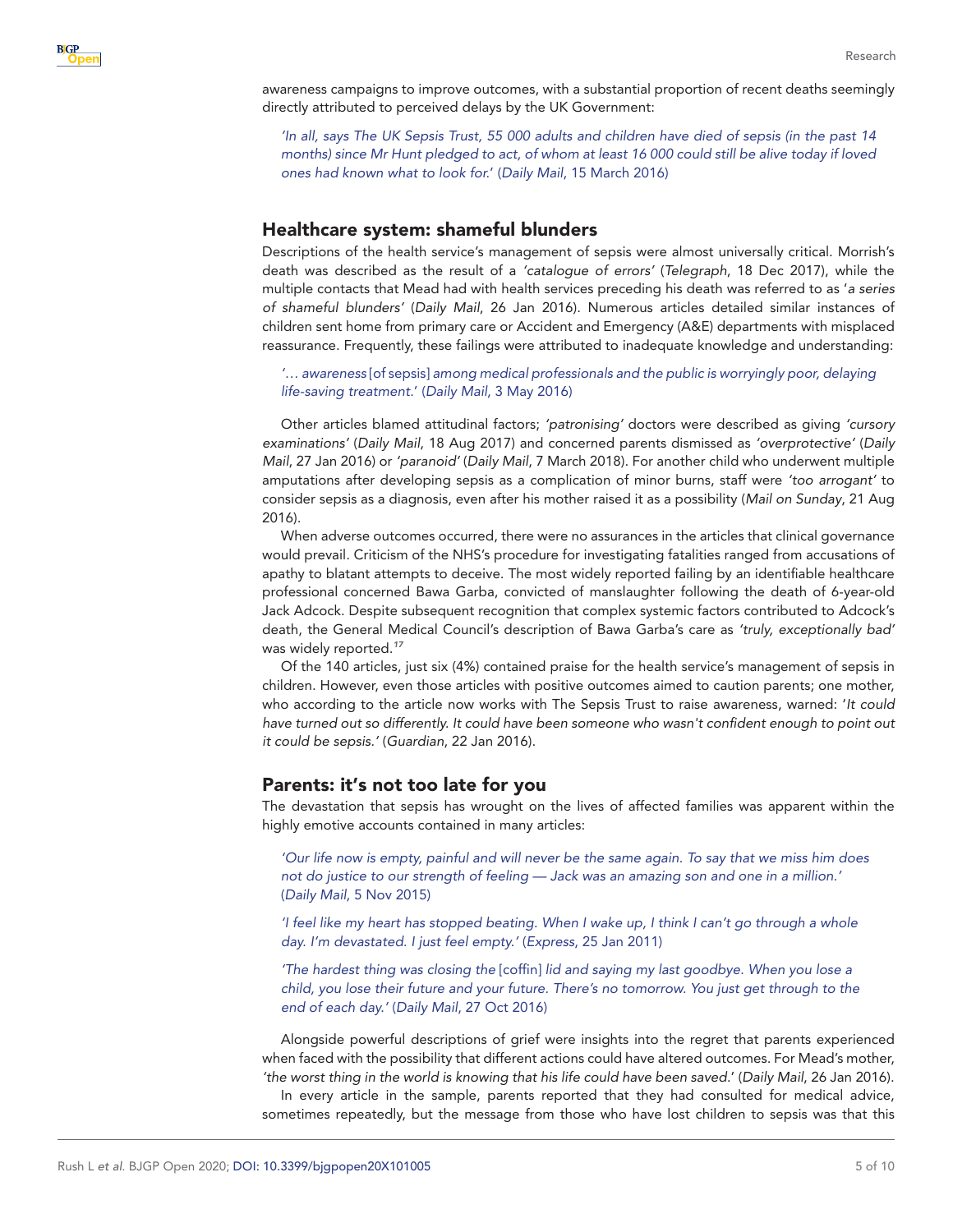may be insufficient. This was reinforced by journalistic framing, as illustrated in the following editorial excerpt:

*'… it doesn't matter how diligent or loving you are, you still can't protect your child from institutionalised incompetence* […] *the death of William Mead should never be forgotten. Not just because it exposes gaping holes in NHS care; because it unites us all as parents.*' (*Daily Mail*, 27 Jan 2016)

In this way, responsibility shifts to parents, obligating them as advocates for their children, a role sanctioned by both experts and by fellow parents. Ron Daniels, CEO of The Sepsis Trust and a key actor in the drive to improve sepsis awareness, wishes to 'empower' parents to recognise symptoms so that they can seek treatment immediately and raise the question of sepsis if doctors do not: *'We would urge parents to always trust their instincts and ask a medical professional, "Could it be sepsis?"'* (*Guardian*, 15 Dec 2011). The mother of a baby who died after repeated reassurance that there was nothing seriously wrong warned: *'A mother's intuition is key — the doctor is not always right'* (*Daily Mail*, 18 Aug 2017).

Several articles described the guilt endured by parents who survive their children. The UK actor Jason Watkins has spoken extensively about the loss of his 2-year-old daughter, Maude Watkins, and urged fellow parents to have a low threshold for action: *'My message to anyone is, even if there are just one or two symptoms, get straight down to A&E*' (*Express*, 9 Feb 2016). His wife, Clara Francis, was described as unable to shake the conviction that she was somehow to blame: *'You have one job, to stop your child dying, and I couldn't do that.*' (*Daily Mail*, 9 Feb 2018).

The need to prevent others falling victim to the same fate imbues warnings to other parents with an imploring quality and sense of urgency, captured in this plea from Mead's mother: *'I will never hear my sweet child say, "Mummy, I love you.*" *I will never know the man that William would have grown to be. So please, it is too late for me to "think sepsis*" *but it's not too late for you.*' (*Guardian*, 15 Dec 2016).

Parental instinct was therefore presented as key to safeguarding children from this fast-moving, terrifying threat. Yet this concept was poorly defined, and even parents who have experienced loss did not necessarily feel better equipped to recognise when to act. Mead's mother is described as *'beset by worries'* when her younger son is unwell: '*Until Arthur can talk I'll always assume the worst if he grizzles or has a cough or a temperature. Even though I know so much about sepsis now, there's always the fear I'll miss something.'* (*Daily Mail*, 27 Oct 2016).

### Antibiotics: the simple solution

The relative ease with which terrible outcomes could have been prevented by *'a simple dose of antibiotics'* is alluded to in several articles, and is alluring in its apparent simplicity. The consequences of treatment delays were recounted repeatedly, giving a sense of pivotal moments where treatment decisions meant the difference between life and death:

*'A simple jab of antibiotics would have saved him.'* (*Mail on Sunday*, 29 Nov 2015)

'Knowing that a simple course of antibiotics could have saved him is something his parents will *have to live with for the rest of their lives.'* (*Daily Mail*, 27 Oct 2016)

*'Blessing Matia's death could have been prevented with a simple dose of antibiotics if medical staff had been able to identify the condition.'* (*Daily Mail*, 3 Dec 2016)

'Experts said he would "probably" have survived if he had been given a simple dose of *antibiotics.'* (*Telegraph*, 13 Feb 2016)

One article described how Mead's *'fate was sealed'* by failure to refer him to hospital where he could have received antibiotics that may have saved him (*Guardian*, 26 Jan 2016). For Maude Watkins, *'the window of opportunity to save her life was fast closing'* as her condition deteriorated following discharge from hospital the previous day (*Daily Mail*, 9 Feb 2016). On reattending, she was given antibiotics but *'it was almost certainly too late for* [the antibiotics] *to have had any impact on the condition.'* The suggestion here is that treatment at an earlier stage may have averted her death; however, the absence of a clear indication for antibiotics in the form of confirmed bacterial infection presents a conflict for doctors who were described as under '*constant pressure'* not to prescribe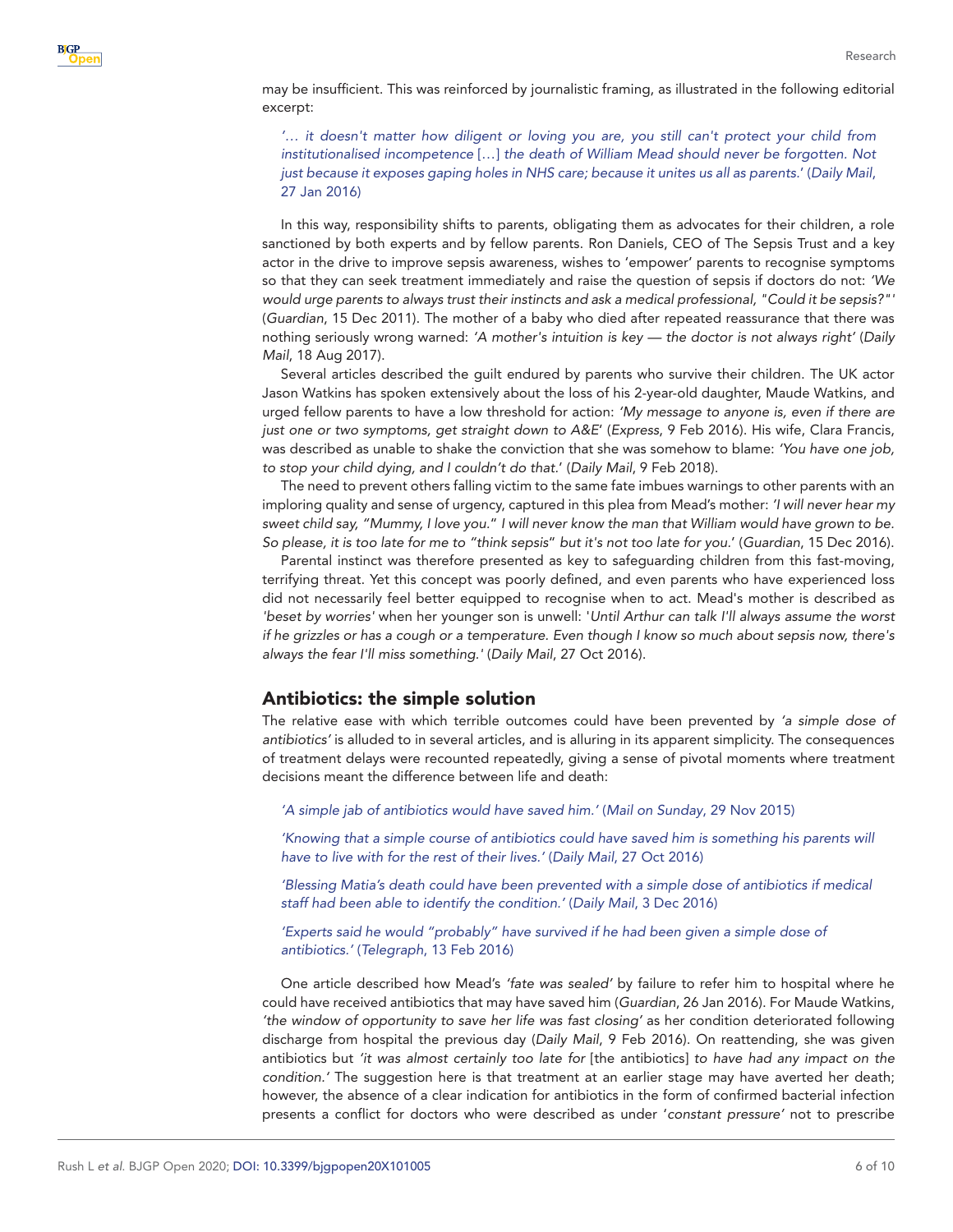(*Guardian*, 26 Jan 2016). One article described the conflicting priorities that doctors working in primary care face:

*'* [GPs] *are in an impossible bind. On one hand* […] *they are heavily criticised for not prescribing antibiotics in time. While on the other they are constantly criticised by health officials like the Chief Medical Officer Dame Sally Davies — dubbed the nanny-in-chief for her diktats on how we should lead our lives — for prescribing antibiotics.'* (*Daily Mail*, 27 Jan 2016)

This same article, while giving the semblance of a balanced representation of the dilemma facing GPs, concluded that, given the findings of the enquiry into Mead's death, *'surely it is better to err on the side of caution?'*

Notably, no articles that referred to pressure on GPs to reduce antibiotic prescribing connected this with efforts to reduce antibiotic resistance. Instead, it was positioned alongside issues about managing resources, so that withholding antibiotics was placed on a par with avoiding referring patients to crowded emergency departments. This frames antibiotics as a treatment that patients may be denied despite the benefits they might confer rather than because of the harm that unnecessary treatment may cause. The six articles (4%) that did mention growing resistance to antibiotics did so in relation to its potential contribution to the overall burden of sepsis, failing to acknowledge the paradoxical messages sent out about prescribing:

*'Numbers* [of sepsis cases] *have leapt more than 50 per cent in five years, with experts partly blaming GPs' over-prescription of antibiotics*.' (*Daily Mail*, 3 March 2016)

This creates a potentially confusing message, with health professionals to blame as individuals for failing to prevent deaths from sepsis by prescribing antibiotic treatment where needed, but also, as a collective, driving resistance through unnecessary prescribing.

# **Discussion**

#### Summary

The qualitative analysis of the reporting of childhood sepsis in UK newspapers revealed a picture presented to a public audience of a vast and previously unseen death toll, the result of a failing health service that cannot be relied on to provide necessary care. Previously healthy children were presented as disproportionately at risk, which is out of keeping with the known epidemiology of sepsis.*[18](#page-9-4)* Parents were positioned as ultimately responsible for ensuring that health professionals recognise when their child's symptoms may be early indicators of sepsis, ensuring access to early antibiotics that may otherwise be withheld.

### Strengths and limitations

To the authors' knowledge, this study is the first to examine UK newspapers' reporting about childhood sepsis. Analysis benefited from a broad search period which allowed the authors to explore representations of sepsis spanning a 25-year period, identifying a shift in framing from 2010.

Twelve news titles were searched; however, the authors acknowledge that their findings include a preponderance of illustrative quotes from *The Daily Mail*, which published a high volume of stories about sepsis in children as part of its *'End the Sepsis Scandal'* campaign. Although this newspaper dominated reporting that used personal narratives, the content of messaging about sepsis was consistent across genres and news brands, as demonstrated in the authors' previous quantitative analysis.*[8](#page-8-4)* Although the authors did not include online versions of news articles, the content of these has been demonstrated to be broadly similar to print versions.*[19](#page-9-5)*

## Comparison with existing literature

Reducing unnecessary antimicrobial prescribing is vital to combat the spread of drug resistant infections, but no studies were identified that demonstrate whether antimicrobial prescribing for children in primary care can be safely reduced without impacting on the incidence of sepsis. Existing literature has focused on the incidence of specific complications following upper respiratory tract infections but did not include sepsis as an outcome measure.*[20](#page-9-6)* A recent study investigating the impact of withholding antibiotics in older patients with urinary tract infection identified a significant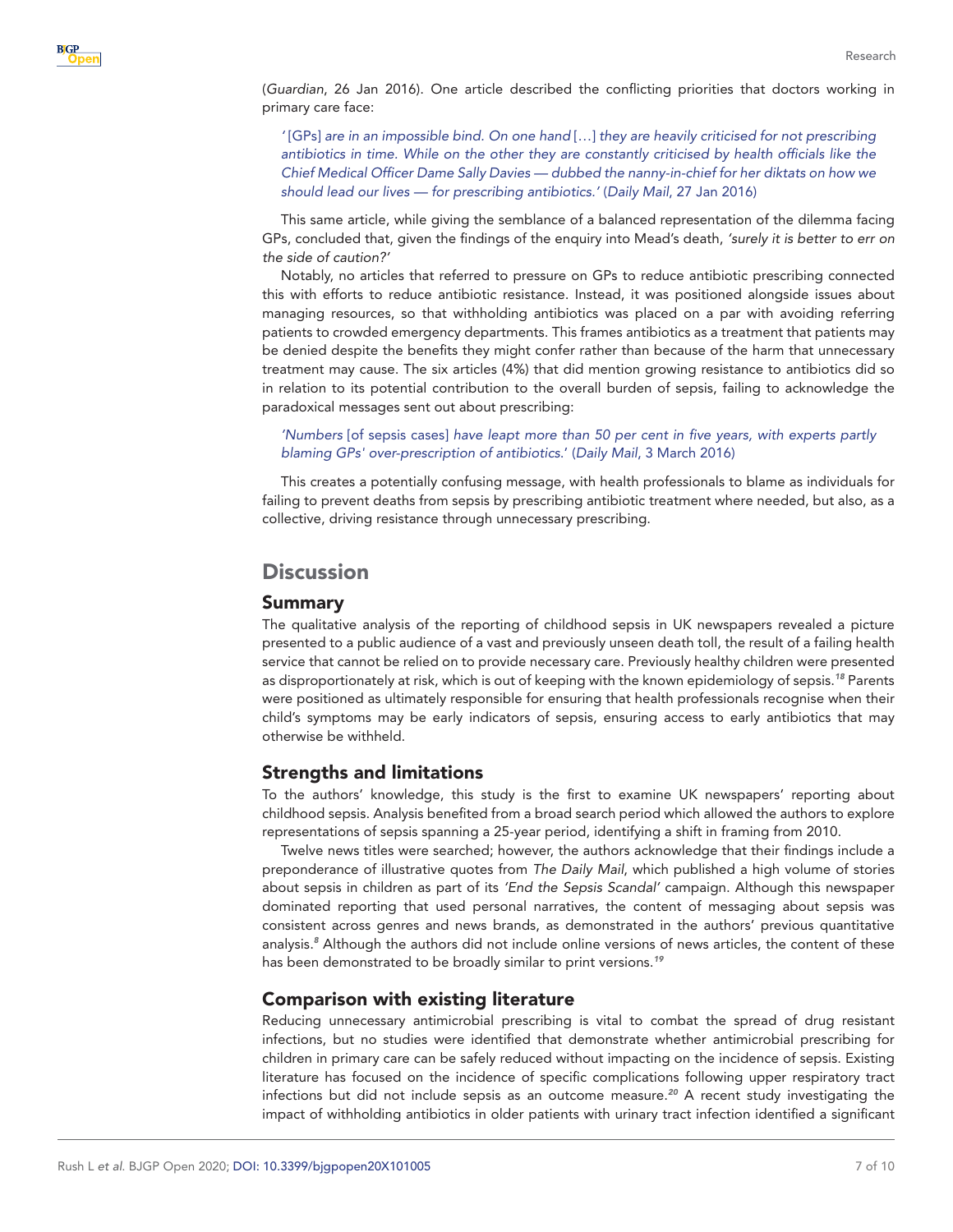association with sepsis and all-cause mortality.*[21](#page-9-7)* It is well recognised that prescribing in primary care is influenced by a host of non-clinical factors; sustained reporting about deaths in previously healthy children that may have been avoided by *'a simple dose of antibiotics'* adds another facet to the challenge of upholding antimicrobial stewardship in primary care.*[22–25](#page-9-8)*

Findings from the present study demonstrate a shift over a relatively short period of time in how deaths from sepsis are represented in news reports, from something tragic but unpredictable to the result of dire and inexcusable failures in diagnosis and management. Other commentators have described how changing societal perceptions of risk and a shift in focus from the 'probable' to the 'possible' have extended to the parental role, which now includes being conscious of potential harm from all sources and taking all possible measures to avoid these.*[26–28](#page-9-9)* The positioning in the media of children as a group who are particularly vulnerable to harm has been identified as a powerful way of mobilising public emotion and an important driver in gaining political support for action on other public health issues, for example, legislation on smoking in cars.*[29–31](#page-9-10)*

This shift in risk communication does not reflect true changes in risk, but rather an expansion in the range of diseases captured under the banner of 'sepsis', one that serves to inflate the apparent risk to individuals. Throughout history, certain diseases have demonstrated a capacity to develop meanings that extend beyond the disease itself. Susan Sontag has described how some diseases, for example cancer and AIDS, have functioned as metaphors for what is morally or socially wrong:

*'Nothing is more punitive than to give a disease meaning — that meaning being invariably a moralistic one. Any important disease whose causality is murky and for which treatment is ineffectual tends to be awash in significance* […] *the disease itself becomes a metaphor. Then, in the name of the disease, that horror is imposed on other things.' [32](#page-9-11)*

For sepsis, the potential causes are so myriad as to include any childhood illness, and the underlying causative organisms rarely alluded to. In effect, this is the reverse process that Sontag describes as having occurred for understandings of other conditions, notably cancer, where progressive understandings of malignancy at a molecular level have resulted in its recognition as not one disease but many, simultaneously lessening its capacity to create stigma.*[32](#page-9-11)* In hospital settings, improved capture of sepsis through more consistent allocation of diagnostic codes is essential to improve monitoring and surveillance.*[33,34](#page-9-12)* However, for a public audience, attempts to 'rebrand' sepsis as one disease overlooks the natural history of the underlying infections, creating fear and uncertainty, and may be less effective in furthering understandings of childhood infectious disease than for conditions where the disease process is better defined, such as meningococcal disease.

### Implications for practice

It is likely that increased awareness of sepsis will reduce associated mortality through earlier diagnosis and management; however, the potential for unintended consequences from press coverage that is almost unwaveringly negative in tone must be considered. The almost universal criticism of medics and allied health professionals in managing sepsis seems incongruous with constructions of sepsis as difficult to diagnose (even for experienced clinicians) and as frequently requiring something additional to assessment of the facts presented (for example, parental intuition). The importance placed on intuition, so difficult to define and yet advocated as a vital tool by experts and fellow parents, conflicts with professional understandings of sepsis as a condition whose diagnosis hinges on specific and measurable physiological parameters.

Ron Daniels speaks of the thousands of lives that could have been saved if an awareness campaign had been in place earlier. Though highly effective in putting sepsis on the heath agenda, this message may be viewed as reductionist, oversimplifying the ease with which early symptoms of sepsis can be accurately identified. This has the potential to place unsustainable demands on services by parents concerned that any minor illness may be indicative of sepsis, as well as creating unnecessary anxiety for parents and practitioners. Here, 'awareness' seems to be presented as comparable with, for example, a novel cancer drug or introduction of a mass vaccination programme. Modelling mortality outcomes on predicted impacts of greater awareness fails to acknowledge the heterogeneity of sepsis as a condition, or the complexity of decision-making when confronted with symptoms that *might* be early indicators. Furthermore, parents who have lost children to sepsis are, by their own admission, ill-positioned to make confident decisions when confronted with subsequent episodes of childhood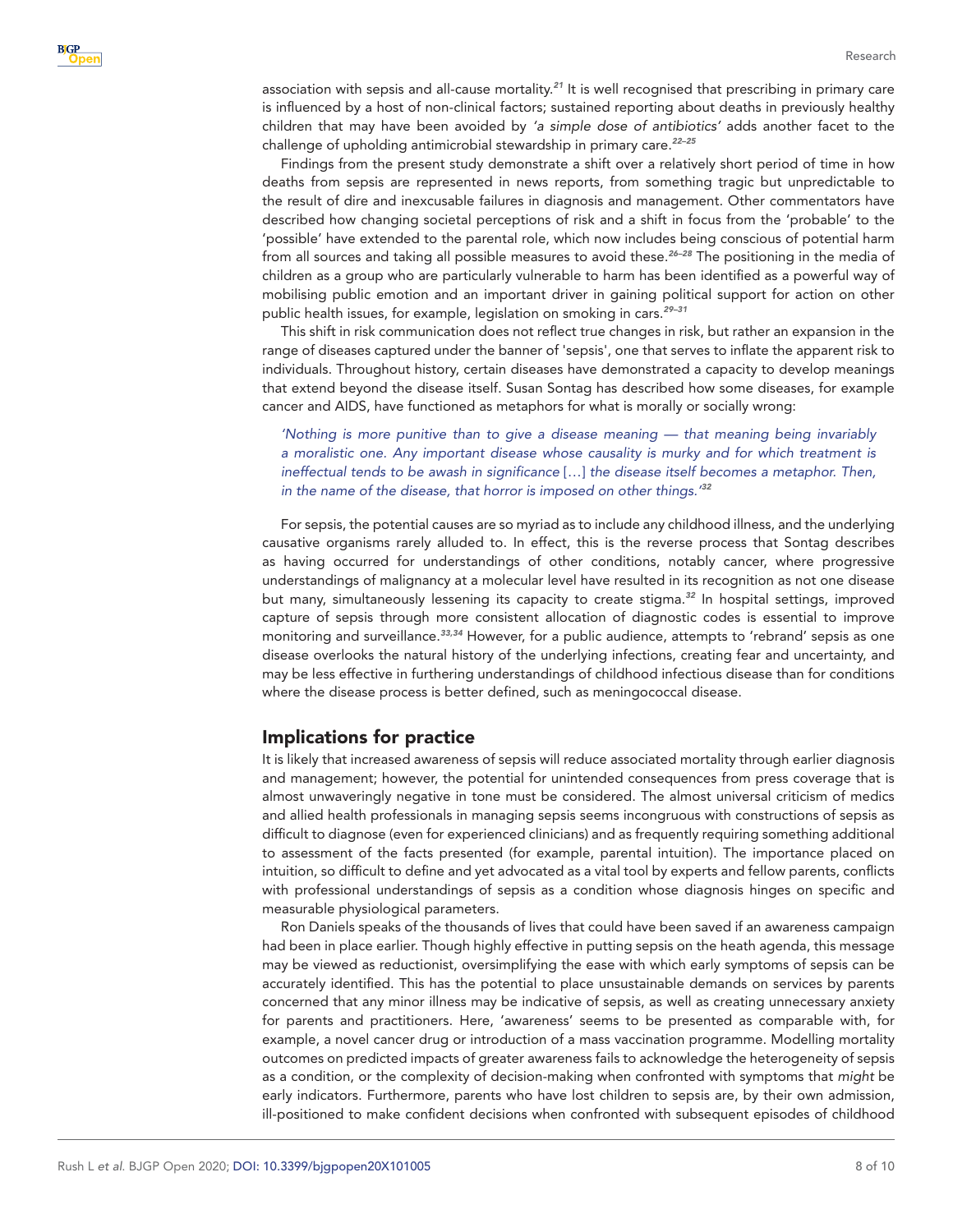

illness. It seems, then, that the solution *'Just ask — could it be sepsis?'* may be overly presumptive in its simplification of a complex condition.

Concerns have been raised about an observed increase in defensive practice following the highprofile reporting of Bawa Garba's conviction for manslaughter.*[35](#page-9-13)* It is unclear whether defensive practice will translate into defensive prescribing, but the potential for this to impact on strategies to reduce antimicrobial resistance must be considered as a possible unintended consequence of sepsis awareness. Positioning of health professionals as ill-prepared to recognise and manage sepsis, and of parents as obligate advocates for their children, may increase the likelihood of antimicrobial prescribing that is not clinically justified. Failure by UK journalists to acknowledge wider societal considerations surrounding antimicrobial prescribing and the importance of preserving the effectiveness of antibiotics is concerning. Ultimately, positioning of sepsis as a condition that disproportionately affects healthy children has the potential to damage efforts to promote the antimicrobial stewardship that is an essential part of the strategy to reduce antimicrobial resistance.<sup>[7,36](#page-8-10)</sup> This study suggests that there is scope to incorporate messages about the risks associated with overuse of antibiotics into the media conversation about sepsis to further public understandings about the need for a rational approach to prescribing decisions.

#### Funding

This research was funded by the Medical Research Council (reference number: MC\_UU\_12017/15 & MC\_UU\_12017/11) and the Scottish Government's Chief Scientist Office (reference number: SPHSU15 & SPHSU11).

#### Ethical approval

No ethical approval was required for this study. All data used were in the public domain.

#### **Provenance**

Freely submitted; externally peer reviewed.

## References

- <span id="page-8-0"></span>1. National Institute for Health and Care Excellence. Sepsis recognition, diagnosis and management. NICE guideline [NG51]. 2017;<https://www.nice.org.uk/guidance/ng51>(accessed 23 Dec 2019).
- <span id="page-8-1"></span>2. The Sepsis Trust. The importance of asking: could it be sepsis? [https://sepsistrust.org/the-importance-of-asking](https://sepsistrust.org/the-importance-of-asking-could-it-be-sepsis/)[could-it-be-sepsis/](https://sepsistrust.org/the-importance-of-asking-could-it-be-sepsis/) (accessed 23 Dec 2019).
- <span id="page-8-7"></span>3. Kumar A, Roberts D, Wood KE, *et al*. Duration of hypotension before initiation of effective antimicrobial therapy is the critical determinant of survival in human septic shock. *Crit Care Med* 2006; 34(6): 1589–1596. DOI: [https://doi.](https://doi.org/10.1097/01.CCM.0000217961.75225.E9) [org/10.1097/01.CCM.0000217961.75225.E9](https://doi.org/10.1097/01.CCM.0000217961.75225.E9)
- <span id="page-8-8"></span>4. Ferrer R, Martin-Loeches I, Phillips G, *et al*. Empiric antibiotic treatment reduces mortality in severe sepsis and septic shock from the first hour: results from a guideline-based performance improvement program. *Crit Care Med* 2014; 42(8): 1749–1755. DOI:<https://doi.org/10.1097/CCM.0000000000000330>
- <span id="page-8-2"></span>5. NHS National Services Scotland. Scottish antimicrobial use and resistance in humans in 2015. 2016; [https://www.](https://www.isdscotland.org/Health-Topics/Prescribing-and-Medicines/Publications/2016-08-30/2016-08-30-SAPG-2015-Report.pdf) [isdscotland.org/Health-Topics/Prescribing-and-Medicines/Publications/2016-08-30/2016-08-30-SAPG-2015-Report.](https://www.isdscotland.org/Health-Topics/Prescribing-and-Medicines/Publications/2016-08-30/2016-08-30-SAPG-2015-Report.pdf) [pdf](https://www.isdscotland.org/Health-Topics/Prescribing-and-Medicines/Publications/2016-08-30/2016-08-30-SAPG-2015-Report.pdf) (accessed 23 Dec 2019).
- <span id="page-8-3"></span>6. World Health Organization. Antimicrobial resistance: draft global action plan on antimicrobial resistance. 2015; [http://apps.who.int/gb/ebwha/pdf\\_files/WHA68/A68\\_20-en.pdf](http://apps.who.int/gb/ebwha/pdf_files/WHA68/A68_20-en.pdf) (accessed 23 Dec 2019).
- <span id="page-8-10"></span>7. The Review on Antimicrobial Resistance. Tacking drug-resistant infections globally: final report and recommendations. 2016; [https://amr-review.org/sites/default/files/160518\\_Final%20paper\\_with%20cover.pdf](https://amr-review.org/sites/default/files/160518_Final%20paper_with%20cover.pdf) (accessed 23 Dec 2019).
- <span id="page-8-4"></span>8. Rush L, Patterson C, McDaid L, Hilton S. Communicating antimicrobial resistance and stewardship in the national press: lessons from sepsis awareness campaigns. *J Infect* 2019; 78(2): 88–94. DOI: [https://doi.org/10.1016/j.jinf.](https://doi.org/10.1016/j.jinf.2018.09.001) [2018.09.001](https://doi.org/10.1016/j.jinf.2018.09.001)
- <span id="page-8-5"></span>9. NHS England South (South West). Unexpected child death: root cause analysis investigation report 2014/41975. 2016;<https://www.england.nhs.uk/south/wp-content/uploads/sites/6/2015/03/root-cause-analysis-wm-report.pdf> (accessed 23 Dec 2019).
- <span id="page-8-6"></span>10. Bennett P, Calman KC. *Risk communication and public health*. Oxford University Press: Oxford; 1999.
- <span id="page-8-9"></span>11. Evans M, Stoddart H, Condon L, *et al*. Parents' perspectives on the MMR immunisation: a focus group study. *Br J Gen Pract* 2001; 51(472): 904–910.
- 12. Hilton S, Hunt K. Coverage of Jade Goody's cervical cancer in UK newspapers: a missed opportunity for health promotion? *BMC Public Health* 2010; 10(1): 368. DOI:<https://doi.org/10.1186/1471-2458-10-368>